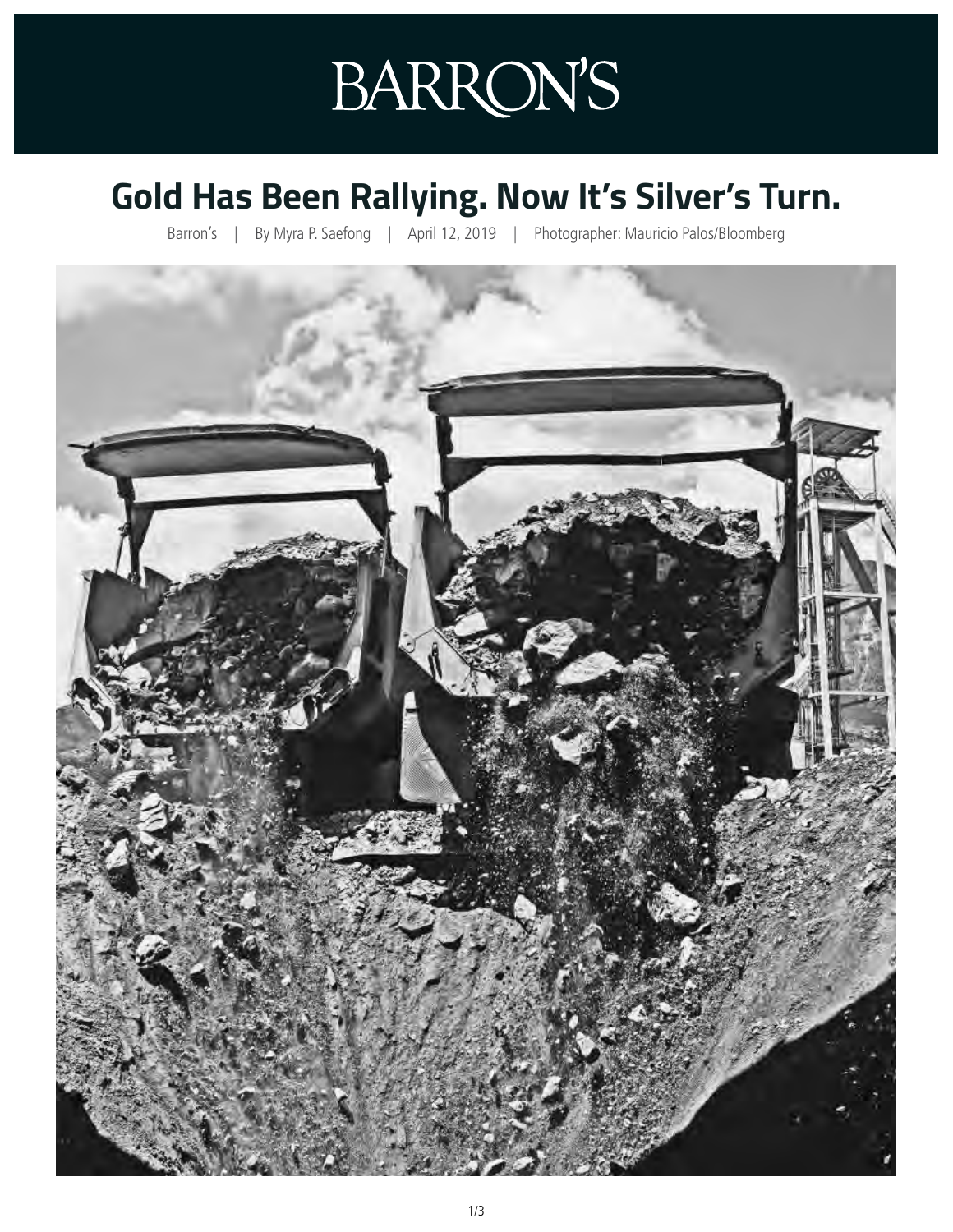## **Gold Has Been Rallying. Now It's Silver's Turn.**

By Myra P. Saefong: April 12, 2019

Silver has been a lackluster performer this year, but as investors' appetite for gold improves, silver might share in the yellow metal's prosperity.

"It is difficult to be pessimistic about silver at these levels," with prices that don't provide an incentive to boost supply, says Maria Smirnova, senior portfolio manager at Toronto-based Sprott Asset Management.

Silver futures settled at \$14.867 an ounce on Thursday, down more than 4% in 2019, after last year's more than 9% loss. In contrast, gold futures, at \$1,293.30 an ounce that day, were up 1% this year, on track to recoup half of their loss of just over 2% in 2018. "We expect silver to outperform gold," says Smirnova,. "Silver has lacked retail investment demand, so a sustained rally in gold will lead to the speculators coming and buying silver."



Maria Smirnova Senior Portfolio Manager, Sprott Asset Management

Total physical demand for silver rose 4% last year, to a three-year high of 1.03 billion ounces, according to the Silver Institute's World Silver Survey, compiled by a team at financial data and analytics provider Refinitiv. The report, released on Thursday, also showed that global industrial silver demand fell 1% last year, to 578.6 million ounces. All told, silver's physical market posted a "minor deficit" of 29.2 million ounces in 2018 which is considered to be close to in balance.

Smirnova expects industrial demand to "remain stable, despite slower [economic] growth." A recent forecast from the International Monetary Fund revealed expectations for global economic expansion of 3.3% this year, down from an estimated 3.5% in January.

"Silver does not represent large components of end products," Smirnova explains, pointing out that electronics, cars, and medicines don't use a lot of the metal per unit, so an economic slowdown probably won't have a big impact on it. Its use in solar applications is also "insulated from economic growth" because that market is "more driven by government incentives and the need for renewable energy." Instead, it's the "return of retail investment demand [that] will be the driving force behind an increase in the silver price," Smirnova predicts.

The World Silver Survey found that global investment in silver bars and coins grew 20% last year, with bar demand alone up 53%.The study also revealed a third consecutive annual decline in global production of the metal. It fell 2% in 2018, to 855.7 million ounces. "Silver is cheap, at \$15 [an ounce] as it is not encouraging new supply," says Smirnova. "Primary mines are not generating a lot of cash at these levels or are losing money."

Still, some analysts urge caution. Adam Koos, president of the Libertas Wealth Management Group, believes that silver is a "wait-and-see game" right now. However, he has recently detected "momentum [for gold] waning in favor of silver." Given that, he wouldn't be surprised to see a "changing of the guard at some point in 2019, putting [silver] in the lead." Koos adds, however, that he'd want to see prices break above \$16 before risking any "serious capital."

Investors seeking exposure to physical silver can consider Sprott Physical Silver Trust (ticker: PSLV), which Smirnova manages. Those interested in silver stocks might want to look at the Ninepoint Silver Equities Class funds, which are sub-advised by Sprott Asset Management.

Exchange-traded funds focused on the metal include the iShares Silver Trust (SLV), as well as Global X Silver Miners (SIL) and Aberdeen Standard Physical Silver Shares (SIVR).

*Myra P. Saefong writes about commodities for MarketWatch.*